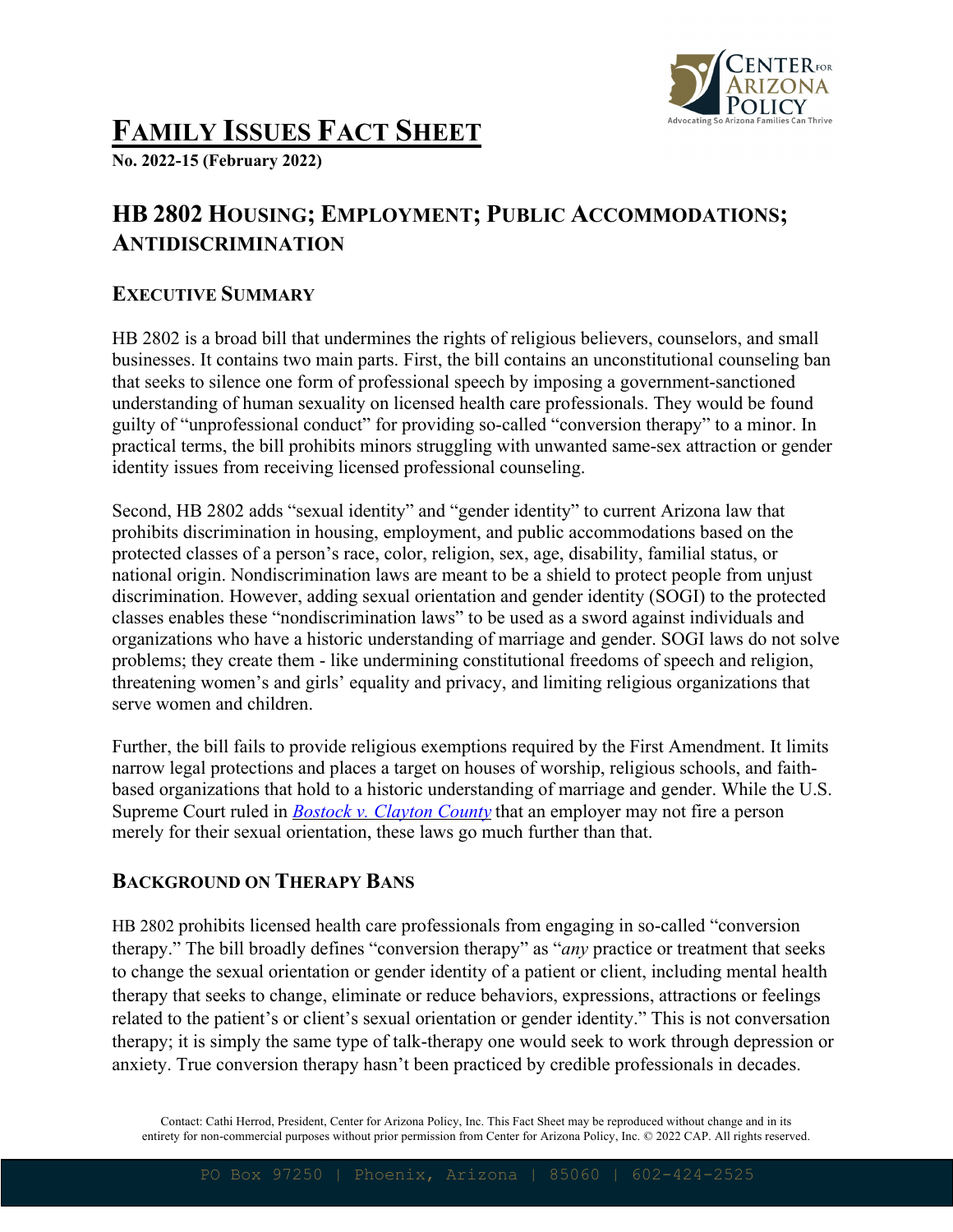

While chilling the speech of health care professionals who would like to help minors with unwanted same sex attraction or gender dysphoria,

the bill allows treatment that assists, supports, and encourages gender transition and same-sex attraction. The bill exempts clergy or religious counselors only if they are acting substantially in a pastoral or religious capacity, not as a health care professional. It also exempts parents and grandparents who are health care workers, but only if they are acting substantially in a parental role. These are weak exceptions using undefined terms considering they limit what counseling a minor can seek, and a counselor may offer. These exceptions do nothing to remedy the infringement on First Amendment rights.

#### **THERAPY BANS ARE LEGALLY PROBLEMATIC**

The 11<sup>th</sup> Circuit Court of Appeals recently struck down "Conversion Therapy" bans in Boca Raton and Palm Beach County, ruling the ban violated the First Amendment as a content-based regulation on speech. The court stated, "The First Amendment has no carve out for controversial speech."i

New York recently repealed its counseling ban after David Schwartz, a psychotherapist, sued the state for unconstitutionally censoring his speech. Schwartz wrote in the Daily News, "They have no right to intimidate my friends and colleagues into silence or force them to offer professional advice that only affirms same-sex behavior and identity. And politicians have no right to interfere with the therapy goals my patients have asked me to help them achieve."ii

Schwartz cites the results of a massive study that found no gene that causes someone to be attracted to the same sex.<sup>iii</sup> The study found attraction was influenced by a complex combination of both genetic and environmental influences. This supports Schwartz's opinion that same-sex attraction could possibly be treated with psychotherapy.

### **TOP 5 REASONS TO OPPOSE THE THERAPY BAN**

- 1. **It unconstitutionally censors protected professional speech** by telling licensed mental health professionals what type of counseling they can and cannot provide. Three recent U.S. Supreme Court decisions*, Masterpiece, Janus,* and *NIFLA,* clearly establish that professional speech is constitutionally protected. The  $11<sup>th</sup>$  Circuit Court of Appeals struck down a similar counseling ban as unconstitutional. When faced with a lawsuit for a similar counseling ban in a separate 2019 case, the City of New York decided to repeal its law rather than lose in court.
- 2. **It penalizes minors who disagree with the government-sanctioned understanding of human sexuality**. HB 2802 *favors* minors with government-sanctioned beliefs about sexual orientation and gender identity but *penalizes* minors with different beliefs by denying them access to professional counseling.
- 3. **It denies fundamental parental rights**. Under A.R.S. § 1-602, parents have a fundamental right to direct and oversee the health care of their children. This bill violates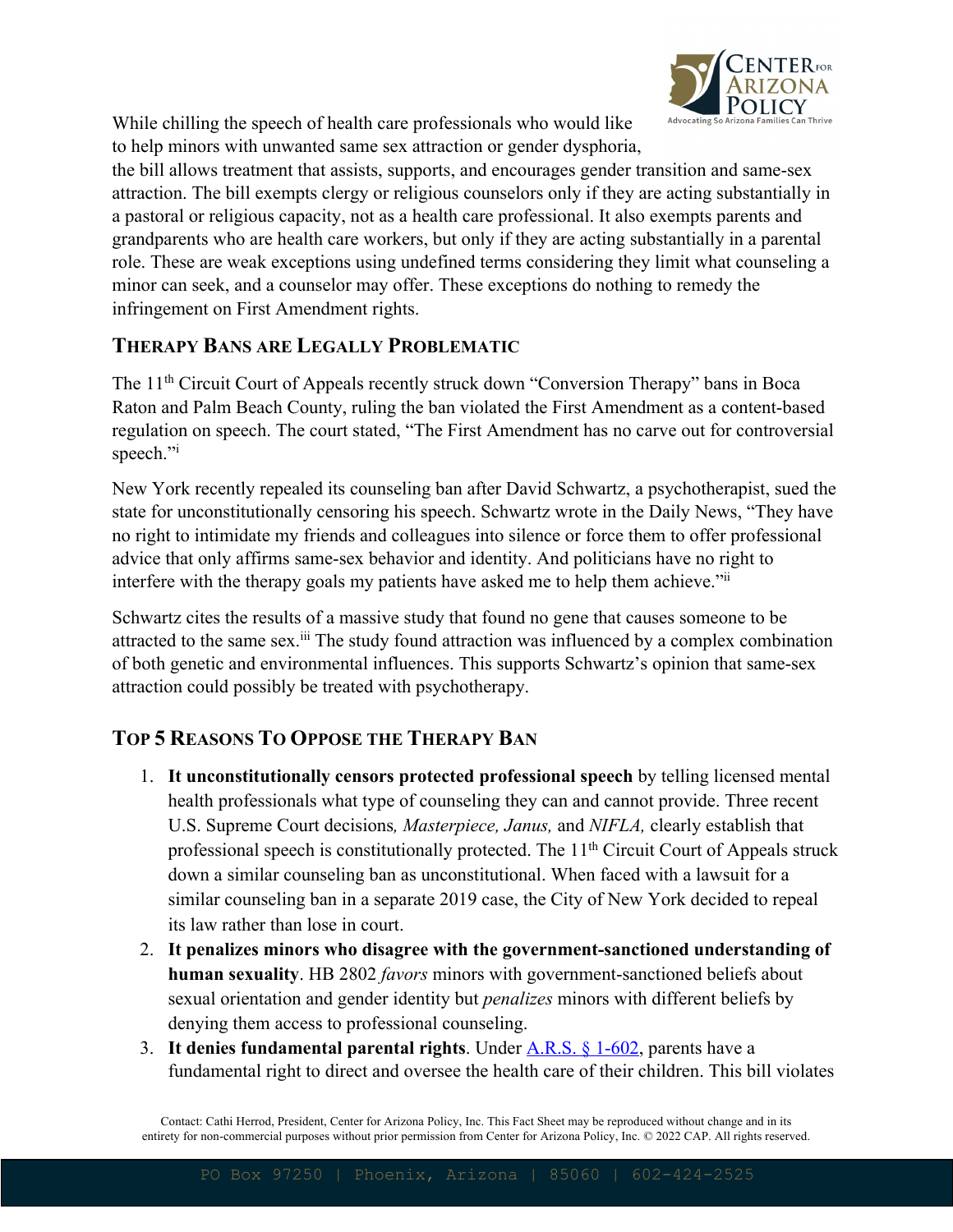

that right by denying their children access to licensed professional counseling they believe is critical to their child's wellbeing.

- 4. **It contradicts Arizona's Free Exercise of Religion Act** (A.R.S. § 41-1493.04), which protects the right of licensed professionals to express sincerely held religious beliefs in a professional context, provide faith-based services, and make business decisions like client selection decisions. This bill guts these statutory rights for licensed mental health professionals.
- **5. Arizona residents do not support therapy bans.** A recent poll of 600 Arizona likely voters found nearly 68% would oppose legislation that prohibits parents' ability to seek paid counseling and therapy they believe is best for their minor child.<sup>iv</sup>

#### **TALKING POINTS ON THE THERAPY BAN**

- **1. It is fundamentally wrong and unconstitutional to silence speech based on its content – banning one viewpoint while allowing the opposing viewpoint. Government should not choose sides.**
- **2. Parents have a fundamental right to direct the care and wellbeing of their children. Counseling bans infringe on that right and seek to force both parents and children to conform to government-sanctioned beliefs about human sexuality and gender.**
- **3. Counseling bans unconstitutionally restrict the free speech of both professionals and clients seeking to discuss long-held and widespread beliefs about human sexuality and gender. Arizona should have no part in passing unconstitutional laws and the cost of losing a certain court challenge.**
- 4. **Government should not dictate how a minor handles unwanted same-sex attraction or gender identity concerns. Parents make those decisions for their children. Likewise, the government should not be telling professional counselors what they can and cannot talk about.**
- **5. Arizona residents do not support therapy bans. A recent poll of 600 Arizona likely voters found nearly 68% would oppose legislation that prohibits parents' ability to seek paid counseling and therapy they believe is best for their minor child.**v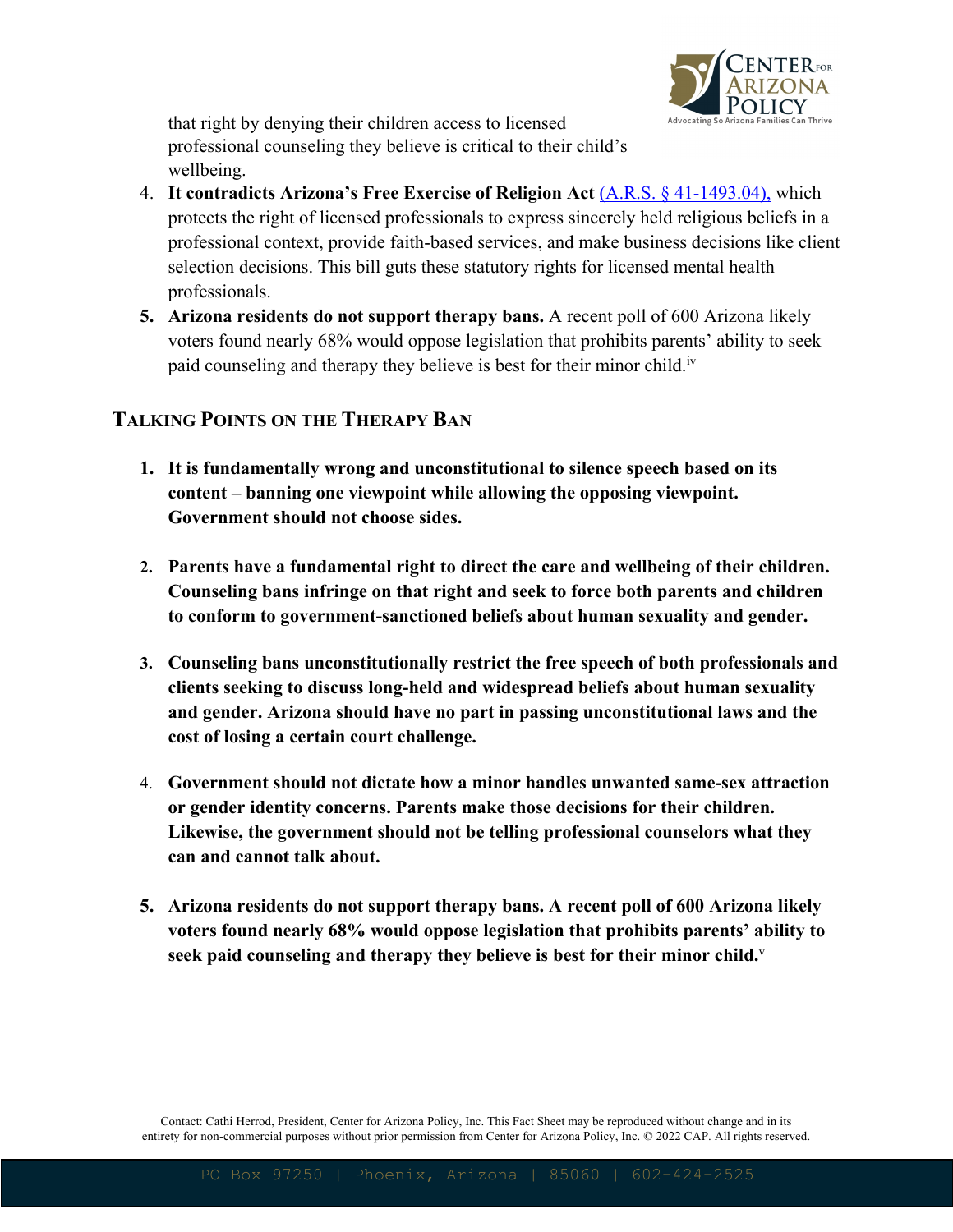

#### **BACKGROUND ON SOGI LAWS**

Ten cities in Arizona currently have a SOGI law. Although some of these laws have narrow religious exemptions for houses of worship, they do not protect the rights of people of faith to live and work according to their religious convictions. Rather, these laws have been used around the country to punish photographers, florists and cake artists who have declined to participate in a same-sex wedding.

The public does not support this kind of power grab by government. A 2021 poll found that among 600 likely Arizona voters, 53% of voters oppose non-discrimination laws when they threaten creative professionals.vi Nearly 74% of voters oppose laws that undermine religious freedom.vii

Not only does the public oppose SOGI laws, so does the constitution. In September 2019, the Arizona Supreme Court ruled in *Brush & Nib Studio v. City of Phoenix*, that Phoenix could not compel artists to create custom wedding invitations celebrating same-sex weddings. The Court found doing so would violate the artists' constitutional free speech rights and religious rights under the Free Exercise of Religion Act (FERA).

#### **PROBLEMS WITH SOGI LAWS**

SOGI laws create substantial privacy and safety concerns for women and girls, impede religious nonprofits from helping women, children, and foster families, as well as harm small businesses. They display a profound disdain for the free exercise of religion by requiring state-run organizations, private businesses, and religious institutions to operate as follows:

- Churches, religious schools and colleges, and faith-based organizations that hold to a historic understanding of marriage and gender could be required to compromise beliefs.
- Fitness Centers, water parks, YMCAs, public swimming pools, and similar facilities will have to allow men identifying as women to access women's showers, locker rooms, and bathrooms. Naturally, sexual predators will take advantage to access potential victims.
- Women's domestic violence shelters will have to allow a man identifying as a woman to share living quarters, showers, and bathrooms with vulnerable women.
- Sex-specific jobs like a counselor at an all-girls summer camp, an employee at a women's domestic violence shelter, or a caregiver for an elderly woman could not deny a job to a man identifying as a woman.
- Businesses, churches, and nonprofits that offer their facilities to the public for events (weddings and receptions) likely would have to make them available for same-sex weddings.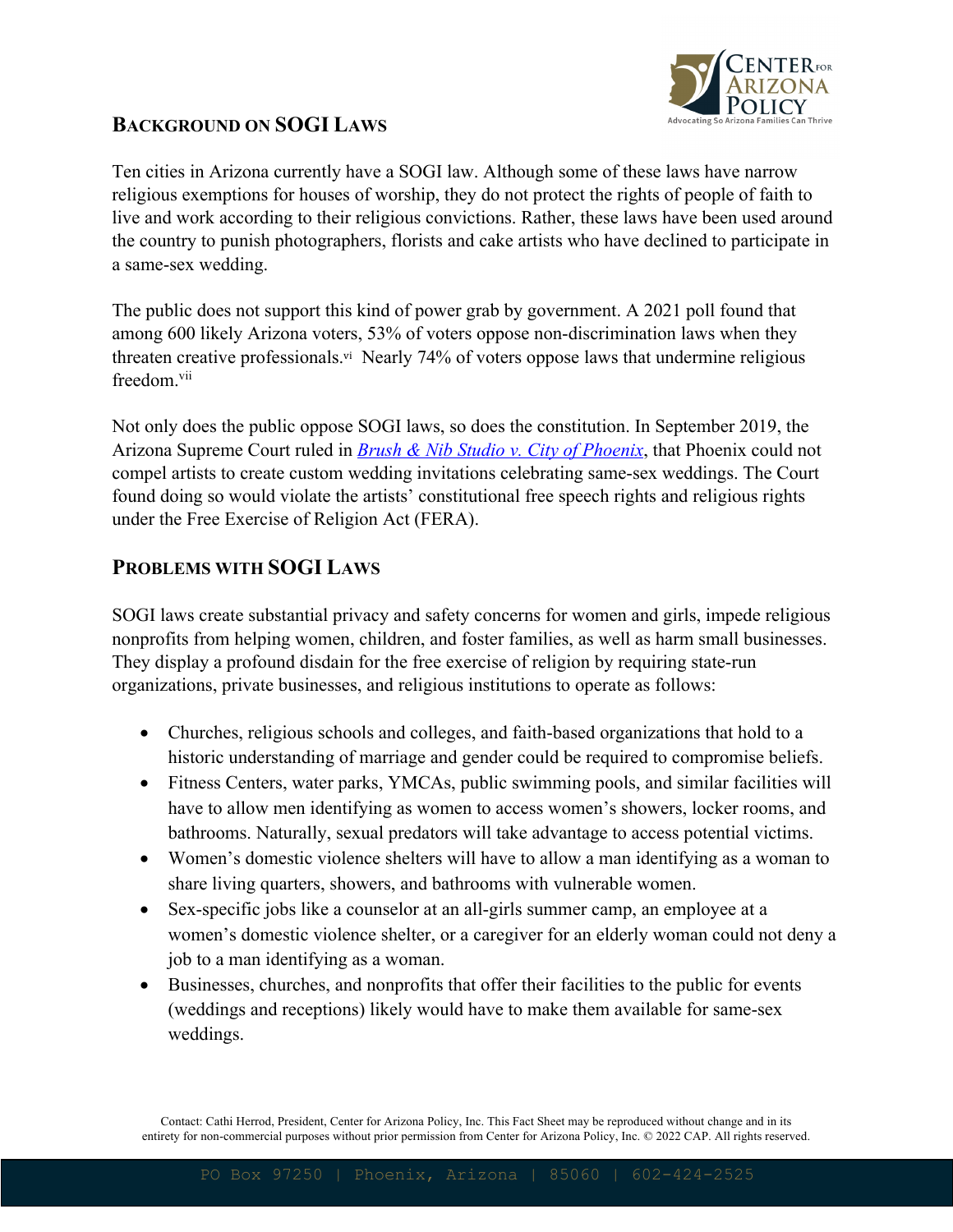

• A company or individual may be compelled to provide access to any health care service, including puberty blockers and gender reassignment surgery and treatment – even for children.

#### **TALKING POINTS - TOP 5 REASONS TO OPPOSE THE SOGI BILL**

- 1. **It undermines constitutionally guaranteed freedoms of speech and religion.** It requires people and organizations to communicate or act contrary to their beliefs about marriage, sexuality, and what it means to be male and female. Artists, adoption, and foster care providers, homeless women's shelters, religious schools, and even churches have been, and will be victims of coercion, under these laws.
- 2. **It threatens women's equality and privacy.** The bill forces sex-specific facilities, like women's shelters, locker rooms, showers, and restrooms, to admit men who identify as women.
- 3. **It harms small businesses**. The bill forces business owners to choose between their livelihood and operating consistent with their core values. Under the bill, business owners that serve all people face lawsuits, fines, and jail just because they decline to communicate a message or participate in an event, that violates their conscience.
- 4. **It does not solve a widespread problem.** These laws are solutions in search of a problem. The citizens of Arizona do not refuse to hire, serve, or rent to people because of the lack of a statewide SOGI law. Arizonans are tolerant and fair-minded, and the free market, through boycotts and public pressure, would swiftly impose substantial social costs on anyone engaged in baseless discrimination.
- 5. **It is not required for economic growth.** SOGI proponents wrongly argue the laws are good for business. But the lack of a statewide SOGI law has not impeded growth. Phoenix metro area job growth ranked 1st in the nation in 2019, and in 2020 Arizona's job growth ranked 2nd in the nation and #1 for newcomers. Arizona also ranked 4th in the nation for GDP. Arizona continues to draw major sporting events, including three Super Bowls with another in 2023; an NCAA Men's Division One Final Four in 2017 with another in 2024. Arizona continues to host a major PGA golf tournament and spring training games annually.

#### **CONCLUSION**

Instead of solving a problem, HB 2802 creates a host of problems. It unconstitutionally silences one form of professional speech by imposing a government-sanctioned understanding of human sexuality on licensed health professionals. It deprives children and parents of the freedom to access the health care services they want and need. By adding sexual orientation and gender identity to state nondiscrimination laws, it undermines constitutionally guaranteed freedoms of